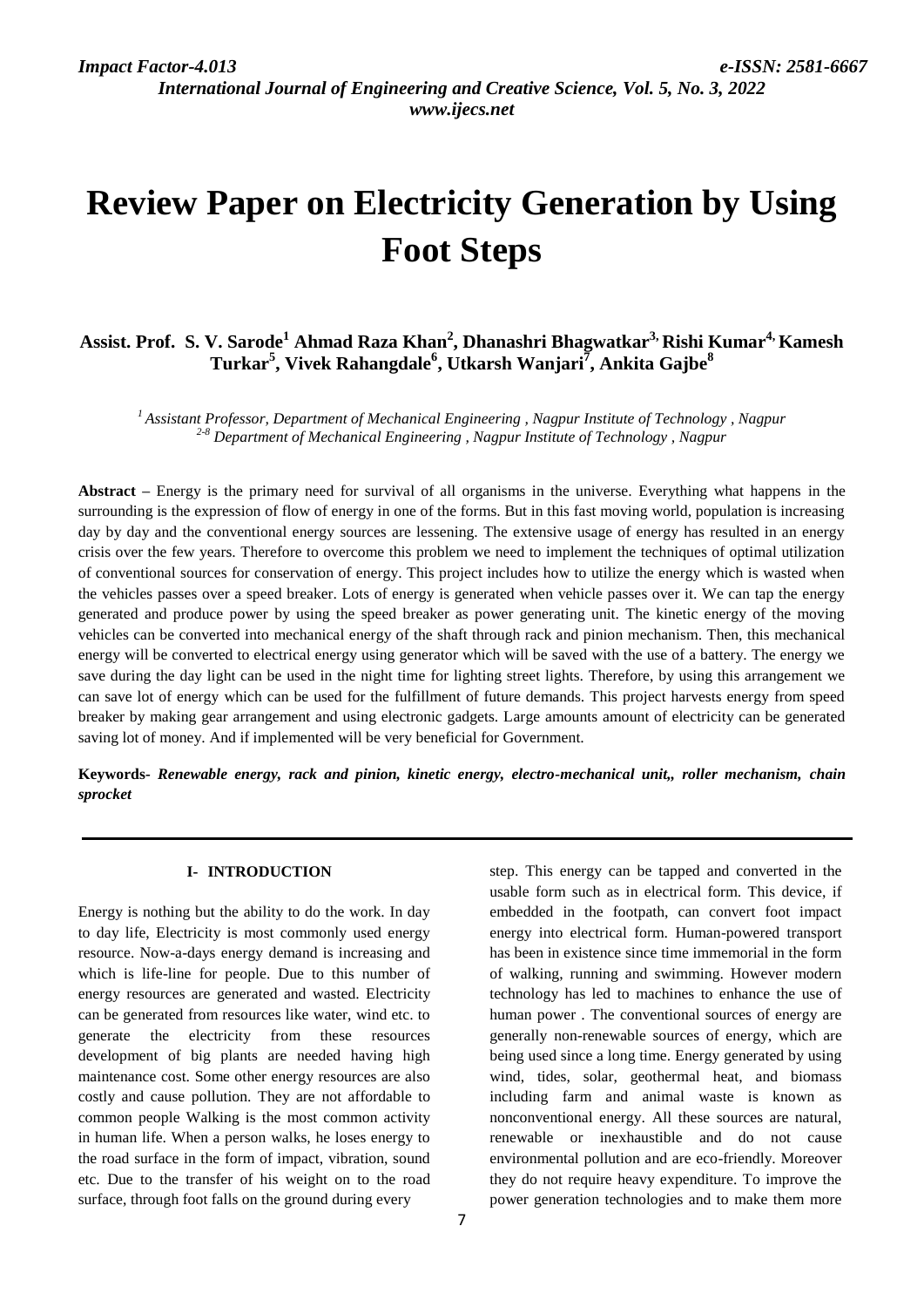## *Impact Factor-4.013 e-ISSN: 2581-6667 International Journal of Engineering and Creative Science, Vol. 5, No. 3, 2022 www.ijecs.net*

sustainable, non –conventional technologies have been discovered. The non-conventional sources of energy are abundant in nature. Most of the non – conventional sources have been boons at hand only to the well developed countries. The developing countries that lag behind in technical assets and financial limitations are striving to install the technologies of the latest trends and advanced versions.

Man has needed and used energy at an increasing rate for his sustenance and well being ever since he came on the earth a few million years ago. Primitive man required energy primarily in the form of food. He derived this by eating plants or animals, which he hunted. Subsequently he discovered fire and his energy needs increased as he started to make use of wood and other bio mass to supply the energy needs for cooking as well as for keeping himself warm.

With the passage of time, man started to cultivate land for agriculture. He added a new dimension to the use of energy by domesticating and training animals to work for him.

Man has needed and used energy at an increasing rate for his sustenance and well being ever since he came on the earth a few million years ago. Primitive man required energy primarily in the form of food. He derived this by eating plants or animals, which he hunted. Subsequently he discovered fire and his energy needs increased as he started to make use of wood and other bio mass to supply the energy needs for cooking as well as for keeping himself warm.

With further demand for energy, man began to use the wind for sailing ships and for driving windmills, and the force of falling water to turn water for sailing ships and for driving windmills, and the force of falling water to turn water wheels. Till this time, it would not be wrong to say that the sun was supplying all the energy needs of man either directly or indirectly and that man was using only renewable sources of energy.

With the passage of time, man started to cultivate land for agriculture. He added a new dimension to the use of energy by domesticating and training animals to work for him.

#### **II- LITERATURE REVIEW**

According to **T.R.Deshmukh** described along with design International Research Journal of Engineering and Technology (IRJET) e-ISSN: 2395-0056 Volume: 06 Issue: 05 | May 2019 www.irjet.net p-ISSN: 2395- 0072 and modeling of parts of the model of the foot step

power generation system using 3d modeling software. This process consists number of simple setups that is installed under the walking or standing platform. Project system works on the principle of converting the linear motion because to pressure of footsteps into rotating motion by rack and pinion arrangement. This mechanism fails if there is any occurrence of variable load leads to balancing type problems Power is not generated during return movement of rack.

**Vipin Kumar Yadav1, Vivek Kumar Yadav1, Rajat Kumar1, Ajay Yadav**, [2]In this research paper authors used the equipment with following specification: Motor Voltage:10 volt Type: D.C. Generator, RPM:1000 rpm, Gear 1-Mild Steel, No. of teeth:59(big gear),No. of teeth:36(small gear),Type: Spur Gear, No. of gear used:2 Spring 1-Load bearing capacity:60-90 kg, Mild Steel, Total displacement:5 inch, Bearing 1- Type: Ball bearing, Bearing no.N35,Shaft 1- Diameter: 15 mm-Material: Mild steel author concluded that with these method energy conversion is simple efficient and pollution free.

From the viewpoint of **Shiraz Afzal, and FarrukhHafeez**,[3]this paper is all about generating electricity when people walk on the Floor if we are able to design a power generating floor that can produce 100W on just 12 steps, then for 120 steps we can produce 1000 Watt and if we install such type of 100 floors with this system then it can produce 1MegaWattAs a fact only 11% of renewable energy contributes to our primary energy. If this project is deployed, then not only we can overcome the energy crises problem but this also contributes to create a healthy global environmental change. In this project a gear system is attached with flywheel which causes to rotate the dynamo as the tile on the deck is pressed The power that is created is saved in the batteries in addition we will be able to monitor and control the amount of electricity generated When an individual passes it push the tile on the ground surface which turn the shaft beneath the tile, turn is limited by clutch bearing which is underpinned by holders. Primary shaft is rotate approx. twice by a single tile push ..The movement of the prevailing shaft turn thegearbox shaft which builds it 15 times (1:15) then its movement is smoothen by the help of fly wheel which temporary store the movement, which is convey to the DC generator (it generates 12V 40 amp at 1000 rpm).

From the perspective of **Sasankshekhar Panda** has described the based on crank shaft; fly wheel, and gear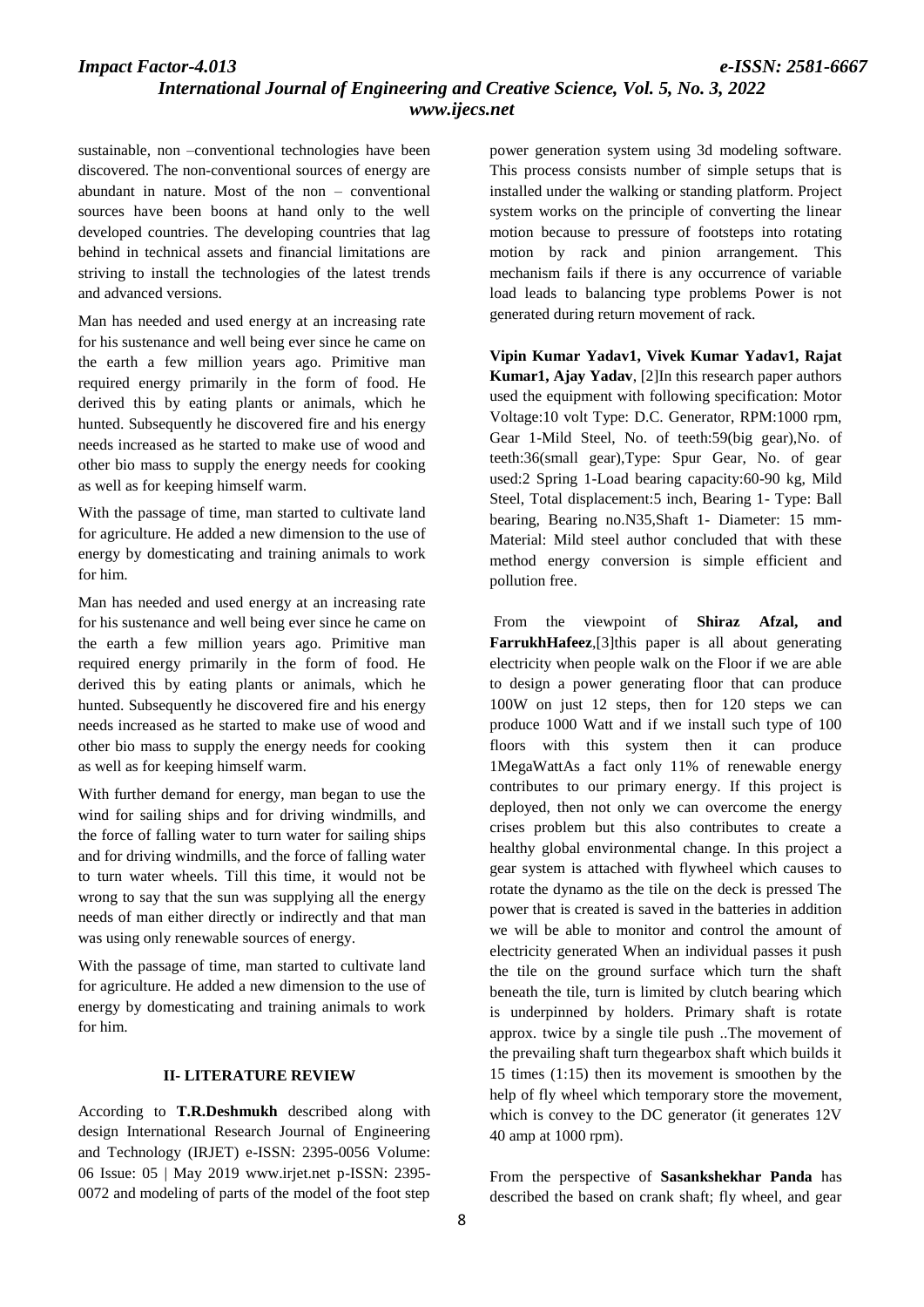## *Impact Factor-4.013 e-ISSN: 2581-6667 International Journal of Engineering and Creative Science, Vol. 5, No. 3, 2022 www.ijecs.net*

arrangement. This type of footsteps power generation system is eligible to be installed in crowded places and rural areas. Thus, this is a very good technology to provide effective solution to power related problems to affordable extent. This will be the most acceptable means of providing power to the places that involves difficulties of transmission. Maintenance and lubrication is required time to time.

[4] **Jose AnanthVino** described the simple drive mechanism which include rack and pinion assembly and chain drive mechanism. The conversion of the pressure or force energy in to electrical energy. The power generation is very high but the initial cost of this system is high. There is no need of power from the mains and this system is ecofriendly. It is very useful at the crowded places and on all roads and as well as all kind of foot step which is used to generate the electricity. Maintenance and lubrication is required time to time. Power is not generated during return movement of rack. Arun S. et. al. [20] developed a method for controlling the operations of punching machine using Programmable Logic Controllers. Reduced manufacturing lead time and increase worker safety using this system.

#### **III - MODIFICATION**

Water pump a circulator pump circulating pump is a specific type of pump used to circulate gases, liquids, or slurries in a closed circuit. They are commonly found circulating water in a hydronic heating or cooling system. Because they only circulate liquid with in a closed circuit, they only need to overcome the friction of a piping system (as opposed to lifting a fluid from a point of lower potential energy to a point of higher potential energy). Circulator pumps as used in hydronic systems are usually electrically powered centrifugal pumps. As used in homes, they are often small, sealed, and rated at a fraction of a horsepower, but in commercial applications they range in size up to many horsepower and the electric motor is usually separated from the pump body by some form of mechanical coupling.

#### COMPONENTS REQUIRED FOR FOOT STEP POWER GENERATION

SHAFT

.

- BEARINGS
- RACK & PINION
- SPROCKETS
- CHAIN DRIVE
- GEAR ARRANGEMENT
- SPRING
- BATTERY
- FLYWHEEL
- P.M.D.C. GENERATOR
- HEX NUT
- $\bullet$  BOLT
- WASHER
- WATER PUMP
- MULTIMETER



Fig.1-Foot step power generation

#### **COMPONENTS & DETAILS**

The footstep arrangement is used to generate the electric power. Now a day's power demand is increased, so the footstep arrangement is used to generate the electrical power in order to compensate the electric power demand.

In this arrangement the mechanical energy is converted into electrical energy. This section is constructed by of rubber or other material which is placed within the surface areas. This section is mainly placed in the crowed areas . This footstep arrangement is attached with spring section



Fig 2.1.1 Rack & Pinion Fig 2.1.2 Chain Drive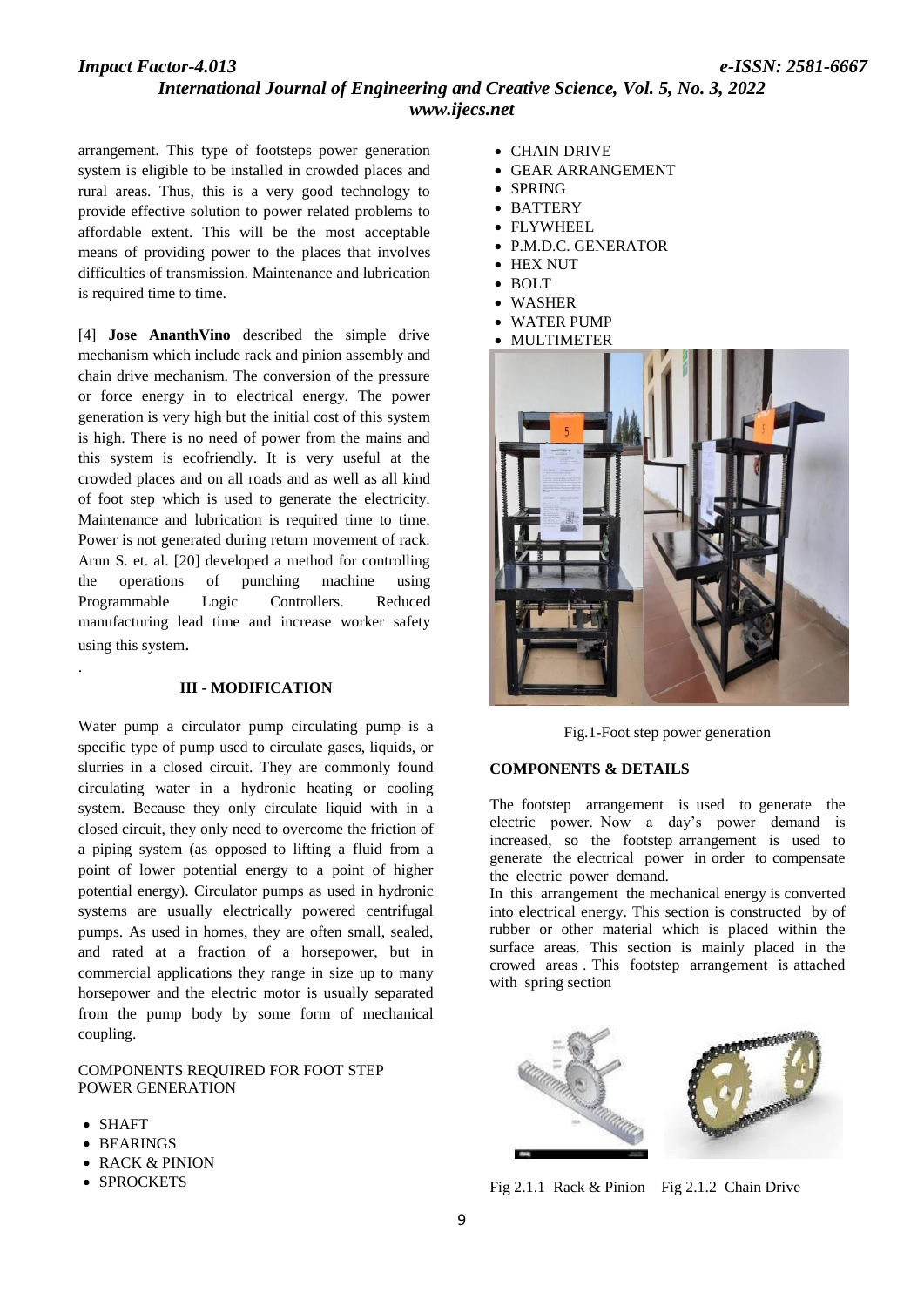## *Impact Factor-4.013 e-ISSN: 2581-6667 International Journal of Engineering and Creative Science, Vol. 5, No. 3, 2022 www.ijecs.net*



The rack & pinion, spring arrangement is fixed at the inclined step. The spring issued to return the inclined step in same position by releasing the load. The pinion shaft is connected to the supporter by end bearing. The larger sprocket also coupled with the pinion shaft, so that it is running at the same speed of piston. The larger sprocket is coupled to the small cycle sprocket with the help of chain.

The complete fabricated model picture of Foot Step is shown. The upper plate is mounted on two springs; the weight impact is converted into electrical power with proper control unit. The spring and rack & pinion arrangement is fixed below the foot step which is mounted on base. Spring system is used for return mechanism of upper plate after release of load. The shaft along with pinion is supported by end bearings. A gear is provided there also. A gear is coupled to the shaft. The gear wheel which is provided in shaft is coupled to the Dynamo. The dynamo capacity used

here is12V. From the dynamo the wires are taken. These wires are connected to a LEDs, to show the output power. The generator is used here is 12Volt permanent magnet DC generator. The terminal of DC generator is connected to lightning LEDs.

Footstep section consists of Springs

- Gearwheel arrangement
- Rack and Pinion Section
- Chain drive Mechanism
- Coupling section
- Dynamo
- LEDs
- Springs
- Gearwheel arrangement
- Rack and Pinion Section
- Chain drive Mechanism
- Coupling section
- Dynamo
- LEDs

#### **IV - CONCLUSION**

The utilization of energy is an indication of the growth of a nation. One might conclude that to be materially rich and prosperous, a human being needs to consume more and more energy. And this project gives us a source of energy that we get in day to day life.In our project we utilized rack and pinion mechanisms for generating the electric power hence it is most useful and economical as compared to the other because it generate the electricity without any fuel In our project we utilized rack and pinion mechanisms for generating the electric power hence it is most useful and economical as compared to the other because it generate the electricity without any fuel. "Electricity plays a very important role in our life". Due to population explosion, the current power generation has become insufficient to fulfill our requirements. In this project we discover technology to generate electricity from speed breakers in which the system used is reliable and this technique will help conserve our natural resources. In coming days, this will prove a great boon to the world, since it will save a lot of electricity of power plants that gets wasted in illuminating the street lights. As the conventional sources are depleting very fast, it's high time to think of alternative resources. We got to save the power gained from the conventional sources for efficient use. So this idea not only provides alternative but also adds to the economy of the country.